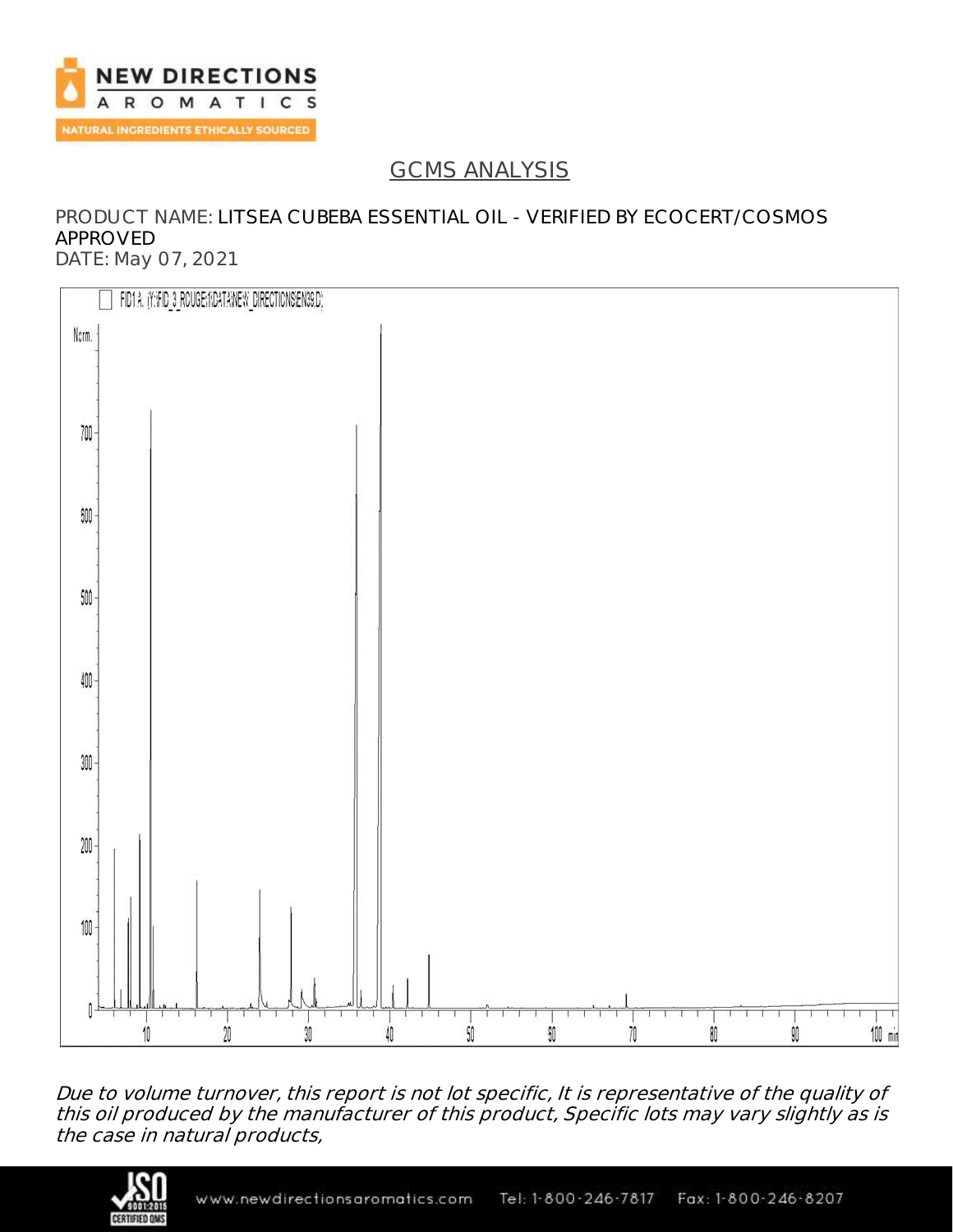

PRODUCT NAME: LITSEA CUBEBA ESSENTIAL OIL - VERIFIED BY ECOCERT/COSMOS APPROVED

| Peak           | $RT$ (min) | Compound                   | $\frac{0}{0}$ |
|----------------|------------|----------------------------|---------------|
| 1              | 4,59       | <b>ISOVALERALDEHYDE</b>    | 0,01          |
| $\overline{2}$ | 4,73       | <b>ETHANOL</b>             | 0,01          |
| $\overline{3}$ | 5,82       | <b>TRICYCLENE</b>          | 0,01          |
| $\overline{4}$ | 6,00       | alpha-PINENE               | 0,96          |
| 5              | 6,04       | alpha-THUYENE              | 0,10          |
| 6              | 6,84       | <b>CAMPHENE</b>            | 0,14          |
| $\overline{7}$ | 7,76       | beta-PINENE                | 0,76          |
| $\overline{8}$ | 8,06       | <b>SABINENE</b>            | 0,92          |
| $\overline{9}$ | 8,82       | delta3-CARENE              | 0,04          |
| 10             | 9,16       | beta-MYRCENE               | 1,60          |
| 11             | 9,32       | alpha-PHELLANDRENE         | 0,03          |
| 12             | 9,77       | alpha-TERPINENE            | 0,02          |
| 13             | 10,12      | 1,8-CINEOLE,2,3-DEHYDRO-   | 0,06          |
| 14             | 10,52      | <b>LIMONENE</b>            | 10,29         |
| 15             |            | 1,8-CINEOLE                | 0,84          |
| 16             | 10,83      | beta-PHELLANDRENE          |               |
| 17             | 11,64      | cis-beta-OCIMENE           | 0,03          |
| 18             | 12,14      | gamma-TERPINENE            | 0,05          |
| 19             | 12,33      | trans-beta-OCIMENE         | 0,04          |
| 20             | 12,99      | m-CYMENE                   | 0,01          |
| 21             | 13,12      | p-CYMENE                   | 0,01          |
| 22             | 13,69      | <b>TERPINOLENE</b>         | 0,07          |
| 23             | 16,22      | 5-HEPTEN-2-ONE, 6-METHYL-  | 1,67          |
| 24             | 17,05      | 5-HEPTENAL, 2, 6-DIMETHYL- | 0,02          |
| 25             | 19,42      | <b>ROSEFURAN</b>           | 0,03          |
| 26             | 20,02      | <b>ALIPHATIC ESTER</b>     | 0,01          |
| 27             | 20,35      | <b>FENCHONE</b>            | 0,02          |
| 28             | 20,43      | COMPOUND Mw=152            | 0,01          |
| 29             | 20,58      | cis-p-MENTHANE-8-OL        | 0,01          |
| 30             | 20,88      | trans-p-MENTHANE-8-OL      | 0,01          |

#### Disclaimer & Caution:

Please refer to all relevant technical information specific to the product, prior to use, The information contained in this document is obtained from current and reliable sources, New Directions Aromatics Inc, provides the information contained herein, but makes no representation as to its comprehensiveness or accuracy, Individuals receiving this information must exercise their independent judgment in determining its appropriateness for a particular purpose, The user of the product is solely responsible for compliance with all laws and regulations applying to the use of the products, including intellectual property rights of third parties, As the ordinary or otherwise use(s) of this product is outside the control of New Directions Aromatics Inc,, no representation or warranty, expressed or implied, is made as to the effect(s) of such use(s), (including damage or injury), or the results obtained, The liability of New Directions Aromatics Inc, is limited to the value of the goods and does not include any consequential loss, New Directions Aromatics Inc, shall not be liable for any errors or delays in the content, or for any actions taken in reliance thereon, New Directions Aromatics Inc, shall not be responsible for any damages resulting from use of or reliance upon this information, In the event of any dispute, the Customer hereby agrees that Jurisdiction is limited to the province of Ontario,

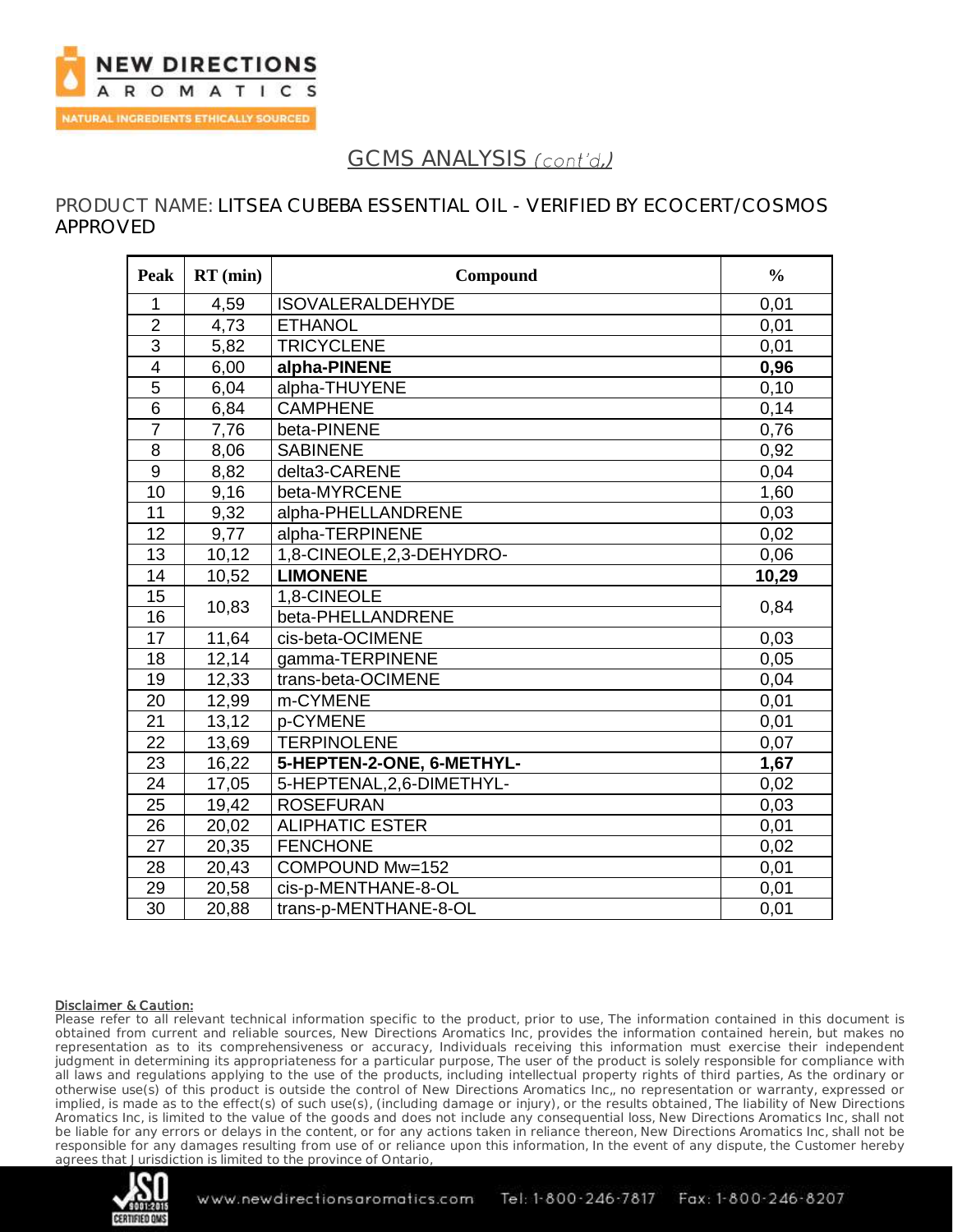

PRODUCT NAME: LITSEA CUBEBA ESSENTIAL OIL - VERIFIED BY ECOCERT/COSMOS APPROVED

| Peak            | $RT$ (min) | Compound                    | $\frac{0}{0}$ |
|-----------------|------------|-----------------------------|---------------|
| 31              | 21,74      | <b>LINALOOL cis-OXIDE</b>   | 0,01          |
| 32              | 21,92      | LIMONENE cis-1,2-EPOXIDE    | 0,02          |
| 33              | 22,63      | LIMONENE trans-1,2-EPOXIDE  | 0,02          |
| 34              | 22,88      | 5-HEPTEN-2-OL,6-METHYL-     | 0,08          |
| 35              | 23,08      | trans-THUYANOL              | 0,03          |
| 36              | 23,34      | <b>LINALOOL trans-OXIDE</b> | 0,01          |
| 37              | 23,99      | <b>CITRONELLAL</b>          | 3,72          |
| 38              | 24,85      | alpha-COPAENE               | 0,11          |
| 39              | 25,43      | <b>CAMPHRE</b>              | 0,01          |
| 40              | 25,74      | BENZALDEHYDE                | 0,01          |
| 41              | 26,02      | PHOTOCITRAL ISOMERE         | 0,06          |
| 42              | 26,77      | <b>SESQUITERPENE</b>        | 0,01          |
| 43              | 27,31      | <b>EPIPHOTOCITRAL A</b>     | 1,06          |
| 44              | 27,85      | <b>LINALOOL</b>             | 1,47          |
| 45              | 28,59      | <b>ISOPULEGOL</b>           | 0,02          |
| 46              | 28,60      | trans-p-MENTH-2-EN-1-OL     | 0,01          |
| 47              | 28,99      | <b>EPIPHOTOCITRAL B</b>     | 1,30          |
| 48              | 29,15      | epsilon-CADINENE            | 0,13          |
| 49              | 30,40      | beta-ELEMENE                | 0,14          |
| $\overline{50}$ | 30,72      | beta-CARYOPHYLLENE          | 0,79          |
| 51              | 30,92      | <b>TERPINENE-4-OL</b>       | 0,23          |
| 52              | 32,38      | trans-p-2,8-MENTHADIEN-1-OL | 0,02          |
| 53              | 33,96      | <b>MELONOL</b>              | 0,02          |
| 54              | 34,83      | <b>ZONARENE</b>             | 0,02          |
| 55              | 34,92      | alpha-HUMULENE              | 0,07          |
| 56              | 35,15      | delta-TERPINEOL             | 0,09          |
| $\overline{57}$ | 35,93      | <b>NERAL</b>                | 30,50         |
| 58              | 36,39      | <b>BORNEOL</b>              | 0,06          |
| 59              | 36,45      | alpha-TERPINEOL             | 0,30          |
| 60              | 37,23      | <b>GERMACRENE D</b>         | 0,02          |

#### Disclaimer & Caution:

Please refer to all relevant technical information specific to the product, prior to use, The information contained in this document is obtained from current and reliable sources, New Directions Aromatics Inc, provides the information contained herein, but makes no representation as to its comprehensiveness or accuracy, Individuals receiving this information must exercise their independent judgment in determining its appropriateness for a particular purpose, The user of the product is solely responsible for compliance with all laws and regulations applying to the use of the products, including intellectual property rights of third parties, As the ordinary or otherwise use(s) of this product is outside the control of New Directions Aromatics Inc,, no representation or warranty, expressed or implied, is made as to the effect(s) of such use(s), (including damage or injury), or the results obtained, The liability of New Directions Aromatics Inc, is limited to the value of the goods and does not include any consequential loss, New Directions Aromatics Inc, shall not be liable for any errors or delays in the content, or for any actions taken in reliance thereon, New Directions Aromatics Inc, shall not be responsible for any damages resulting from use of or reliance upon this information, In the event of any dispute, the Customer hereby agrees that Jurisdiction is limited to the province of Ontario,



www.newdirectionsaromatics.com Tel: 1-800-246-7817 Fax: 1-800-246-8207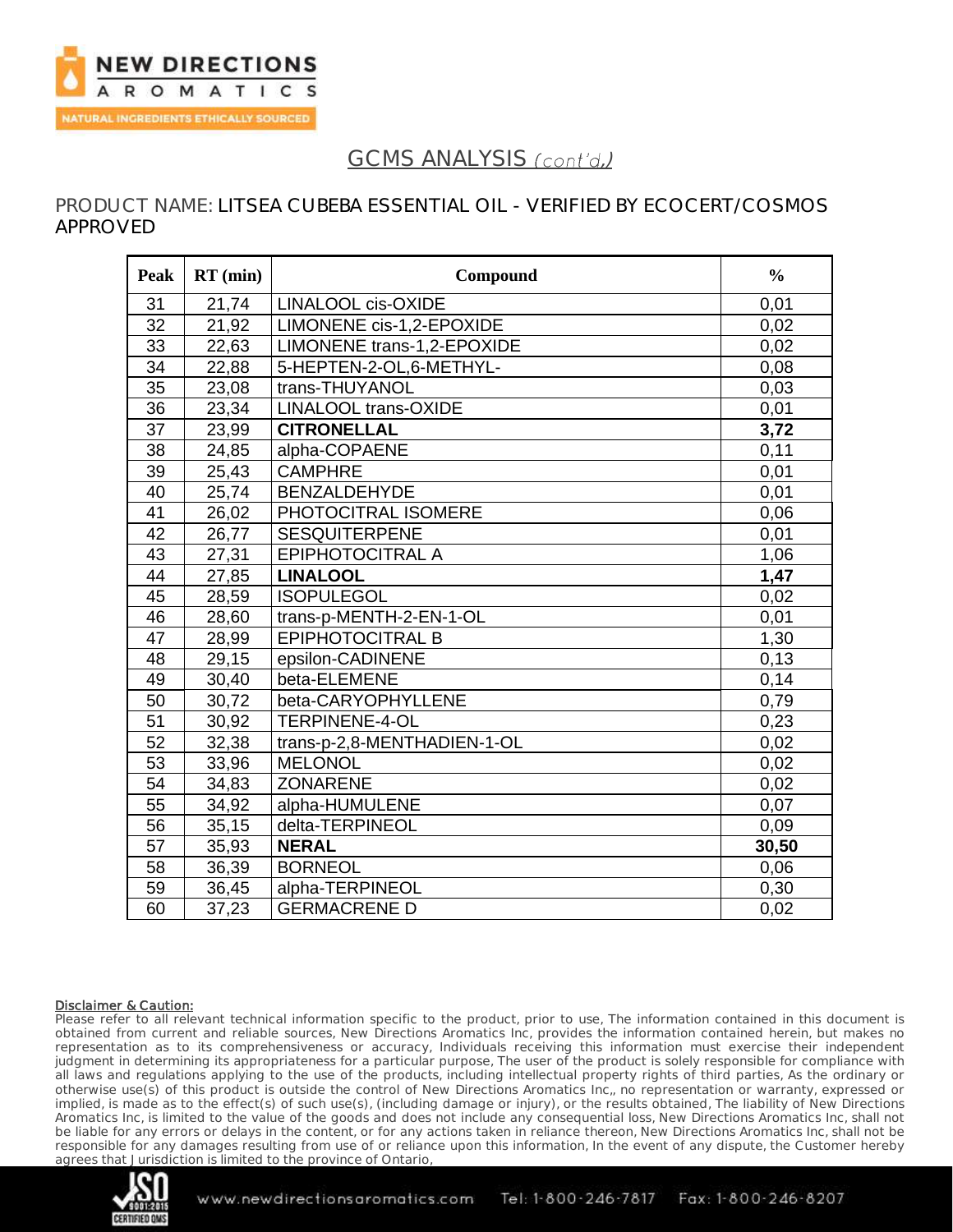

PRODUCT NAME: LITSEA CUBEBA ESSENTIAL OIL - VERIFIED BY ECOCERT/COSMOS APPROVED

| Peak            | $RT$ (min) | Compound                        | $\frac{0}{0}$ |
|-----------------|------------|---------------------------------|---------------|
| 61              | 38,05      | <b>PIPERITONE</b>               | 0,04          |
| 62              | 38,41      | alpha-MUUROLENE                 | 0,05          |
| 63              | 38,92      | <b>GERANIAL</b>                 | 38,90         |
| 64              | 39,26      | <b>BICYCLOGERMACRENE</b>        | 0,02          |
| 65              | 39,51      | cis-ISOPIPERITENOL              | 0,02          |
| 66              | 39,61      | trans-ISOPIPERITENOL            | 0,02          |
| 67              | 39,88      | <b>GERANYL ACETATE</b>          | 0,04          |
| 68              | 40,16      | <b>METHYL SALICYLATE</b>        | 0,01          |
| 69              | 40,42      | <b>CITRONELLOL</b>              | 0,39          |
| 70              | 40,66      | beta-SESQUIPHELLANDRENE         | 0,01          |
| 71              | 41,14      | trans-p-MENTHA-1,2-DIEN-8-OL    | 0,01          |
| 72              | 41,42      | alpha-AMORPHENE                 | 0,01          |
| $\overline{73}$ | 42,21      | <b>NEROL</b>                    | 0,51          |
| 74              | 42,65      | cis-ISOGERANIOL                 | 0,02          |
| 75              | 42,84      | trans-ISOGERANIOL               | 0,02          |
| 76              | 43,57      | trans-ANETHOL                   | 0,01          |
| 77              | 44,05      | trans-CARVEOL                   | 0,01          |
| 78              | 44,83      | <b>GERANIOL</b>                 | 0,91          |
| 79              | 45,68      | cis-CARVEOL                     | 0,01          |
| 80              | 51,10      | <b>HEXENYL ESTER</b>            | 0,02          |
| 81              | 51,52      | <b>ISOCARYOPHYLLENE EPOXIDE</b> | 0,02          |
| 82              | 51,97      | <b>CARYOPHYLLENE EPOXIDE</b>    | 0,08          |
| 83              | 52,07      | HYDROXY-alpha-TERPENYL ACETATE  | 0, 10         |
| 84              | 54,58      | CYCLOHEXENIC ALCOHOL            | 0,04          |
| 85              | 54,88      | epoxy-6,7-HUMULENE              | 0,01          |
| 86              | 55,08      | <b>CYCLOHEXENIC ALCOHOL</b>     | 0,02          |
| 87              | 55,29      | <b>NEROLIDOL</b>                | 0,02          |
| 88              | 56,21      | <b>CHRYSANTHENONE</b>           | 0,01          |
| 89              | 59,22      | SPATHULENOL                     | 0,02          |
| 90              | 63,23      | <b>ALIPHATIC ESTER</b>          | 0,02          |

#### Disclaimer & Caution:

Please refer to all relevant technical information specific to the product, prior to use, The information contained in this document is obtained from current and reliable sources, New Directions Aromatics Inc, provides the information contained herein, but makes no representation as to its comprehensiveness or accuracy, Individuals receiving this information must exercise their independent judgment in determining its appropriateness for a particular purpose, The user of the product is solely responsible for compliance with all laws and regulations applying to the use of the products, including intellectual property rights of third parties, As the ordinary or otherwise use(s) of this product is outside the control of New Directions Aromatics Inc,, no representation or warranty, expressed or implied, is made as to the effect(s) of such use(s), (including damage or injury), or the results obtained, The liability of New Directions Aromatics Inc, is limited to the value of the goods and does not include any consequential loss, New Directions Aromatics Inc, shall not be liable for any errors or delays in the content, or for any actions taken in reliance thereon, New Directions Aromatics Inc, shall not be responsible for any damages resulting from use of or reliance upon this information, In the event of any dispute, the Customer hereby agrees that Jurisdiction is limited to the province of Ontario,



www.newdirectionsaromatics.com Tel: 1-800-246-7817 Fax: 1-800-246-8207